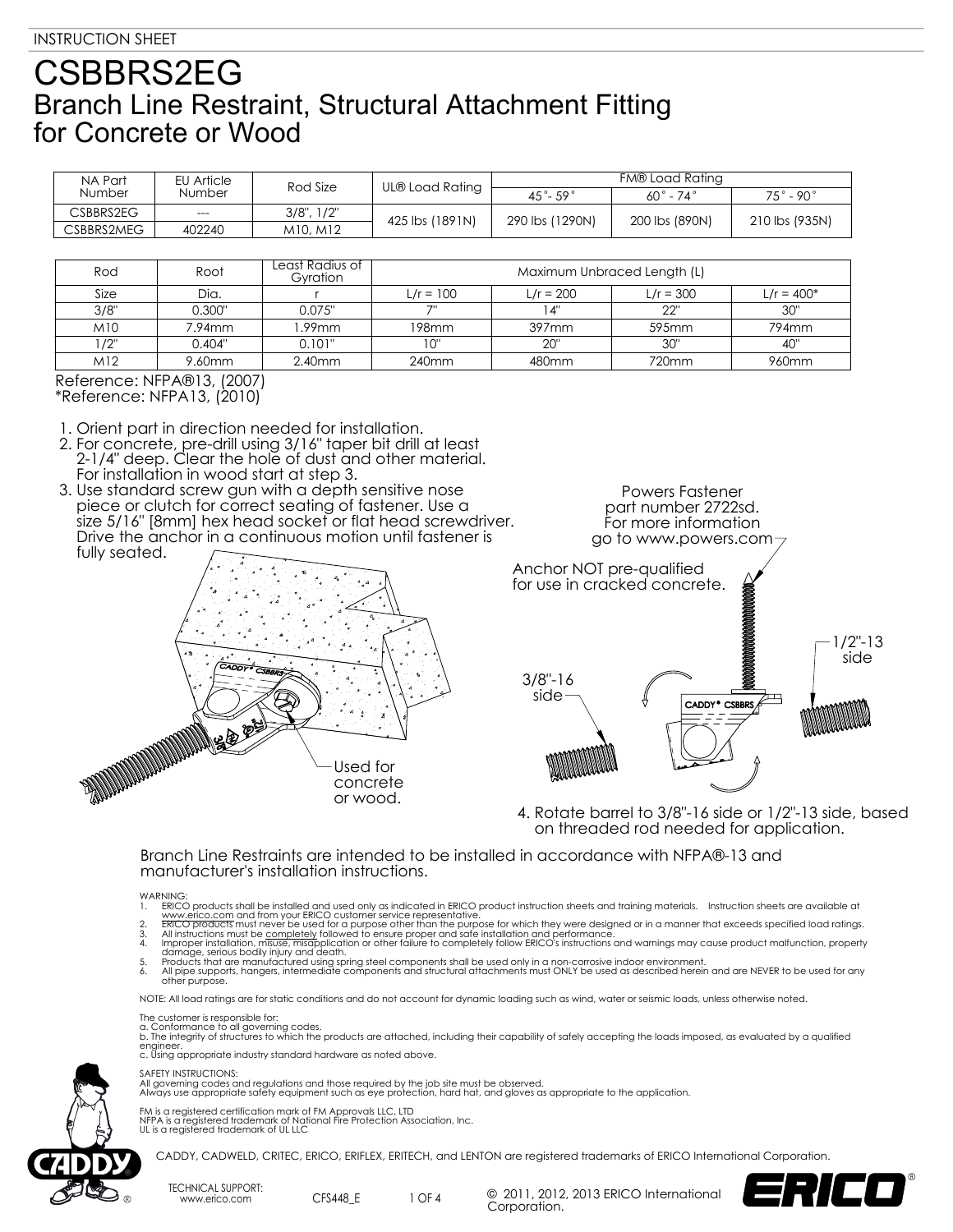



CADDY, CADWELD, CRITEC, ERICO, ERIFLEX, ERITECH, and LENTON are registered trademarks of ERICO International Corporation.

TECHNICAL SUPPORT: www.erico.com CFS448\_E

2 OF 4 © 2011, 2012, 2013 ERICO International Corporation.

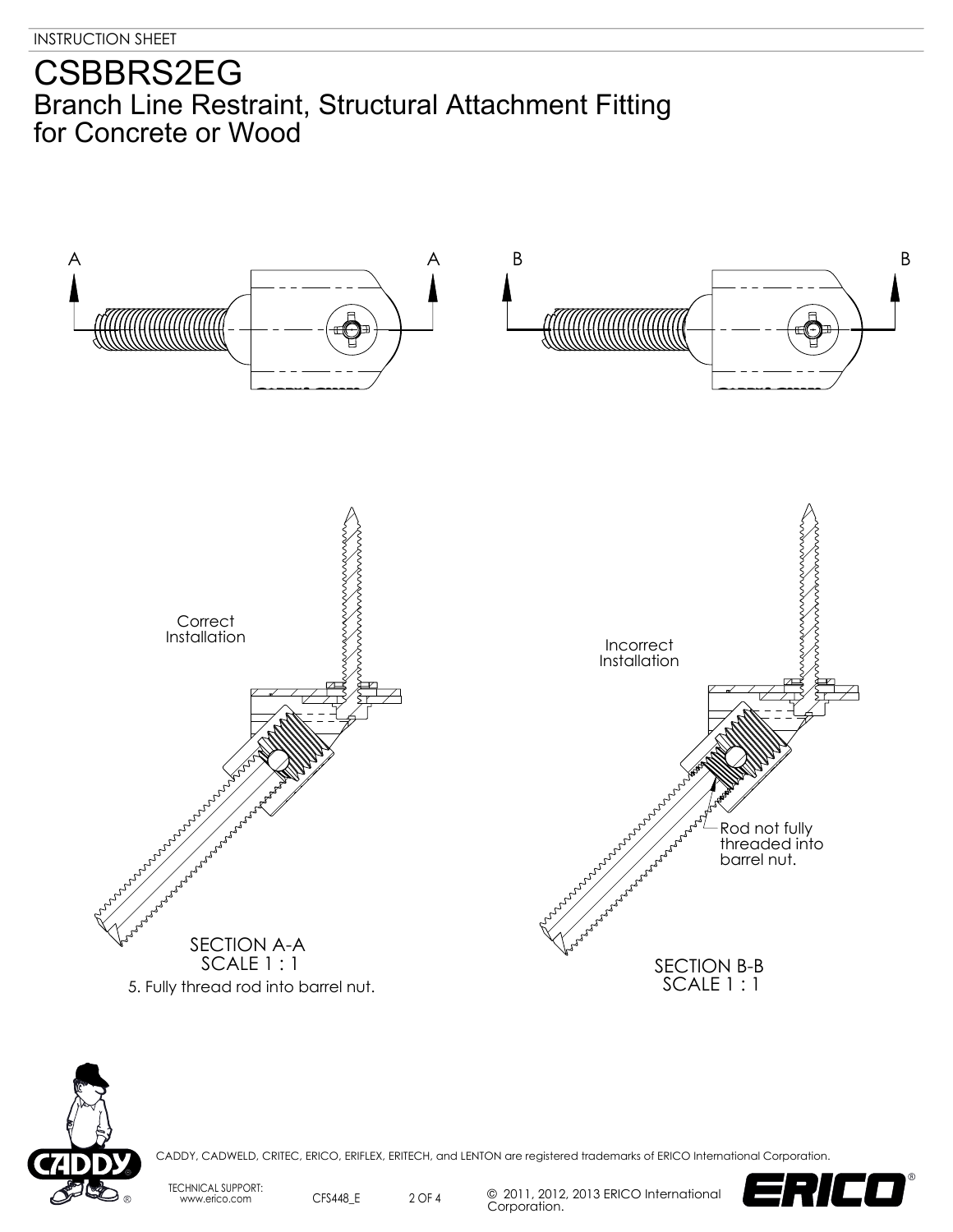

Branch Line Restraint System attached to concrete



This product is intended to be used as a restraint and not a hanger.

CADDY, CADWELD, CRITEC, ERICO, ERIFLEX, ERITECH, and LENTON are registered trademarks of ERICO International Corporation.

TECHNICAL SUPPORT: www.erico.com CFS448\_E

3 OF 4 © 2011, 2012, 2013 ERICO International Corporation.